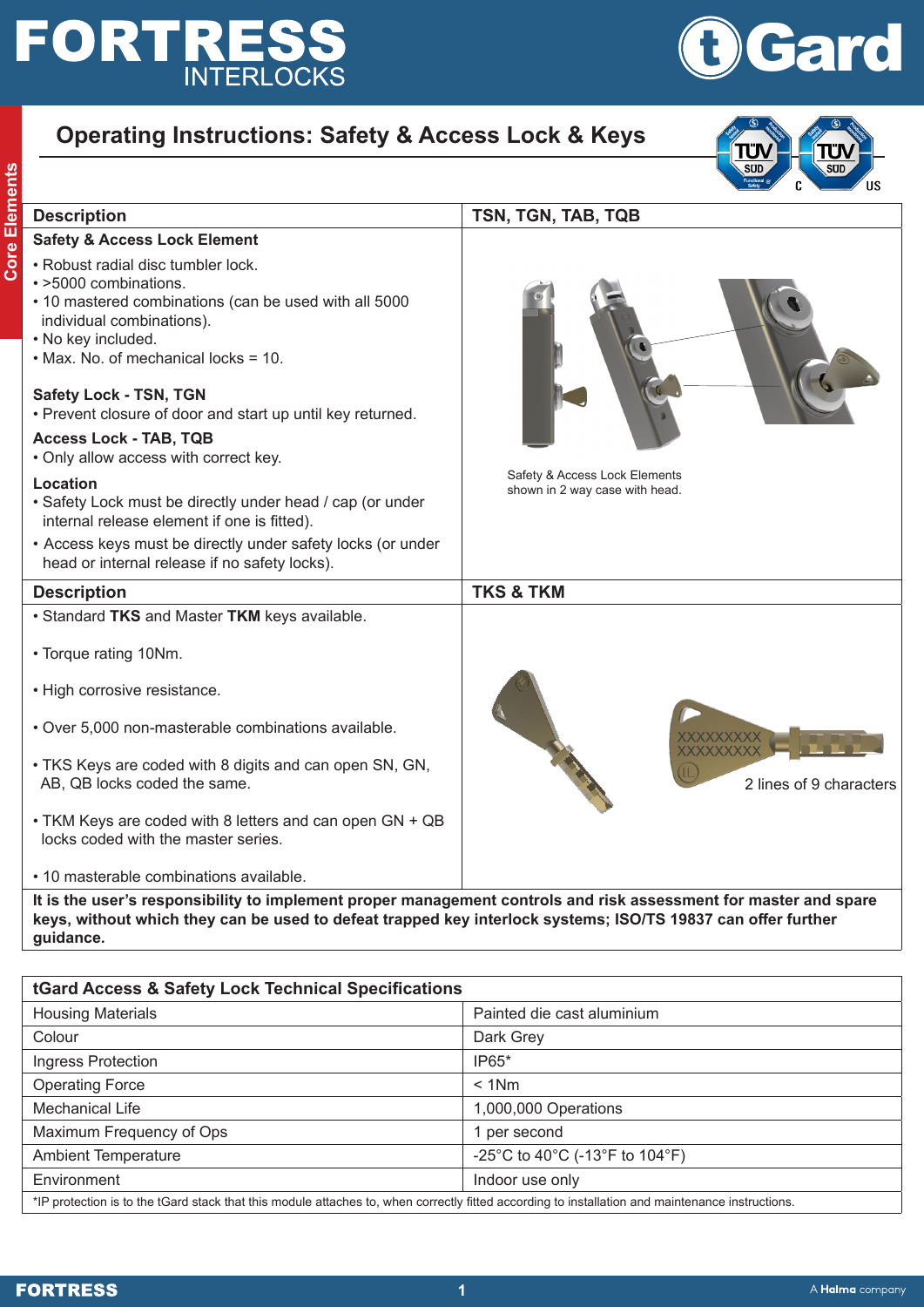| <b>tGard Keys Technical Specifications</b> |                  |  |
|--------------------------------------------|------------------|--|
| Key Material                               | Aluminium Bronze |  |
| <b>B10d</b>                                | 5,000,000        |  |

| tGard Safety & Access Lock Safety Functions |                                                                                          | Part No. |           |
|---------------------------------------------|------------------------------------------------------------------------------------------|----------|-----------|
| Safety Function 1                           | Does not allow safety contacts to be made unless safety key inserted in lock   TSN / TGN |          | TAB / TQB |
|                                             | Safety Function 2   Breaks safety contacts when access key inserted in lock              |          |           |

| <b>tGard Safety &amp; Access Lock Part Number Options</b> |            |
|-----------------------------------------------------------|------------|
| <b>Description</b>                                        | Part No.   |
| Standard Safety Lock (no key)*                            | <b>TSN</b> |
| Master Safety Lock (no key)*                              | <b>TGN</b> |
| Standard Access Lock (no key)*                            | <b>TAB</b> |
| Master Access Lock (no key)*                              | TQB        |
| *Keys Ordered Separately                                  |            |

| <b>tGard Keys Part Number Options</b> |            |  |
|---------------------------------------|------------|--|
| <b>Description</b>                    | Part No.   |  |
| Standard Key                          | <b>TKS</b> |  |
| Master Key                            | <b>TKM</b> |  |

| <b>Safety Data</b>            |                                                                     |           |  |
|-------------------------------|---------------------------------------------------------------------|-----------|--|
|                               | EN13849-1                                                           |           |  |
| <b>Standards</b>              | EN13849-2                                                           |           |  |
|                               | EN14119                                                             |           |  |
| Approvals                     | TÜV SÜD for Europe, Canada & USA                                    |           |  |
| Category                      | Cat. 3, PLd (EN/ISO 13849-1)                                        |           |  |
| <b>Functional Safety Data</b> | B10d (for whole tGard device, which will contain multiple elements) | 5,000,000 |  |